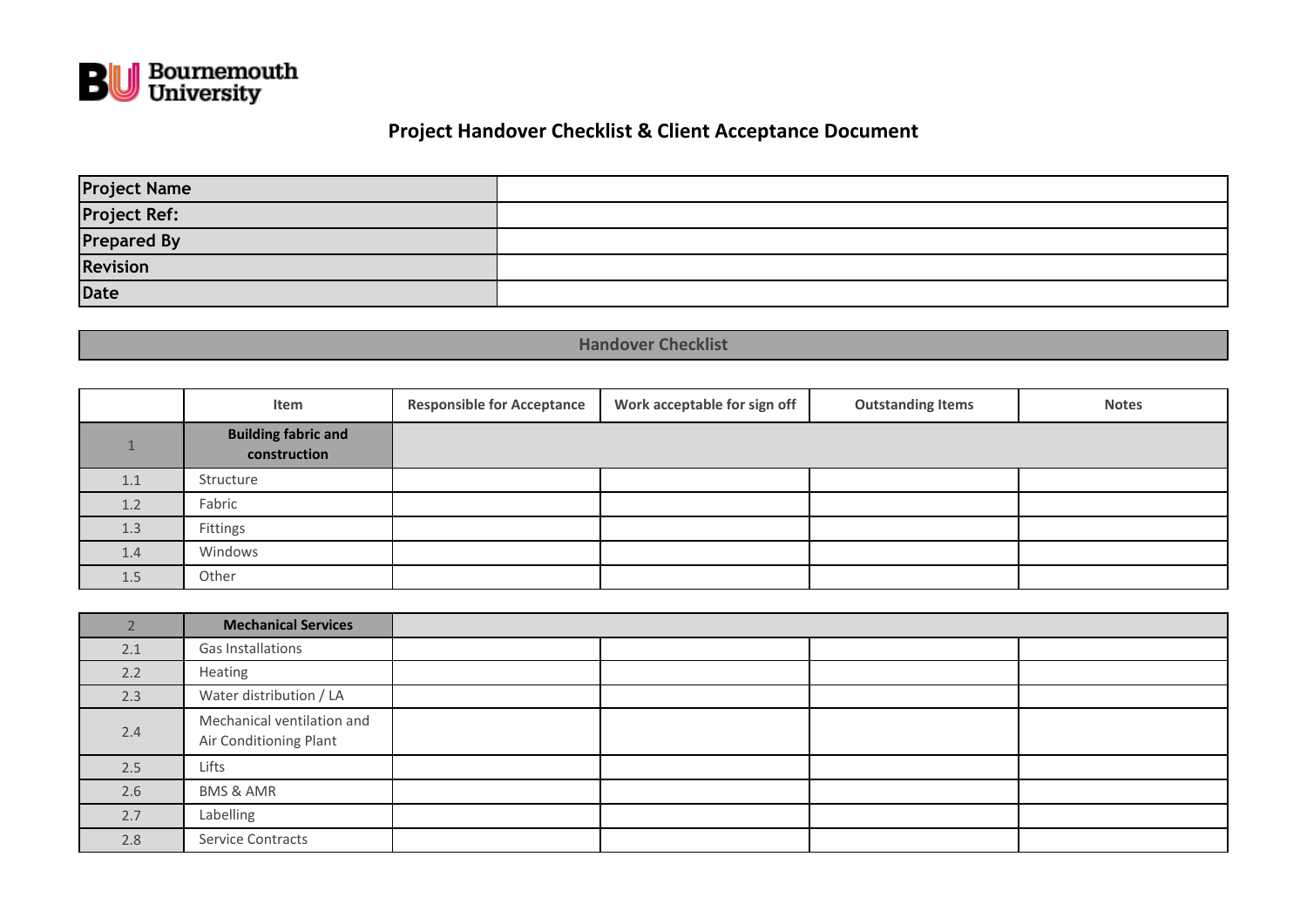| $\sim$ $\sim$<br>$\sim$ | Other |  |  |
|-------------------------|-------|--|--|

| $\overline{3}$ | <b>Electrical Services</b> |  |  |
|----------------|----------------------------|--|--|
| 3.1            | <b>Electrical Cabling</b>  |  |  |
| 3.2            | Lighting                   |  |  |
| 3.3            | <b>Emergency Lighting</b>  |  |  |
| 3.4            | Data Cabling               |  |  |
| 3.5            | Wireless Data              |  |  |
| 3.6            | AV                         |  |  |
| 3.7            | CCTV                       |  |  |
| 3.8            | Intruder Alarm             |  |  |
| 3.9            | Fire Alarm                 |  |  |
| 3.10           | Access Control             |  |  |
| 3.11           | <b>BMS</b>                 |  |  |
| 3.12           | Labelling                  |  |  |
| 3.13           | Service Contracts          |  |  |
| 3.14           | Lightning Protection       |  |  |
| 3.15           | Other                      |  |  |

|     | <b>Fire Safety</b>       |  |  |
|-----|--------------------------|--|--|
| 4.1 | <b>Fire Strategy</b>     |  |  |
| 4.2 | Fire Alarm               |  |  |
| 4.3 | Fire Appliances          |  |  |
| 4.4 | Passive Fire Protection  |  |  |
| 4.5 | Ironmongery              |  |  |
| 4.6 | <b>Service Contracts</b> |  |  |
| 4.7 | Other                    |  |  |

|     | <b>Security</b> |  |  |
|-----|-----------------|--|--|
| 5.1 | Intruder Alarm  |  |  |
| 5.2 | CCTV            |  |  |
| 5.3 | Key Schedule    |  |  |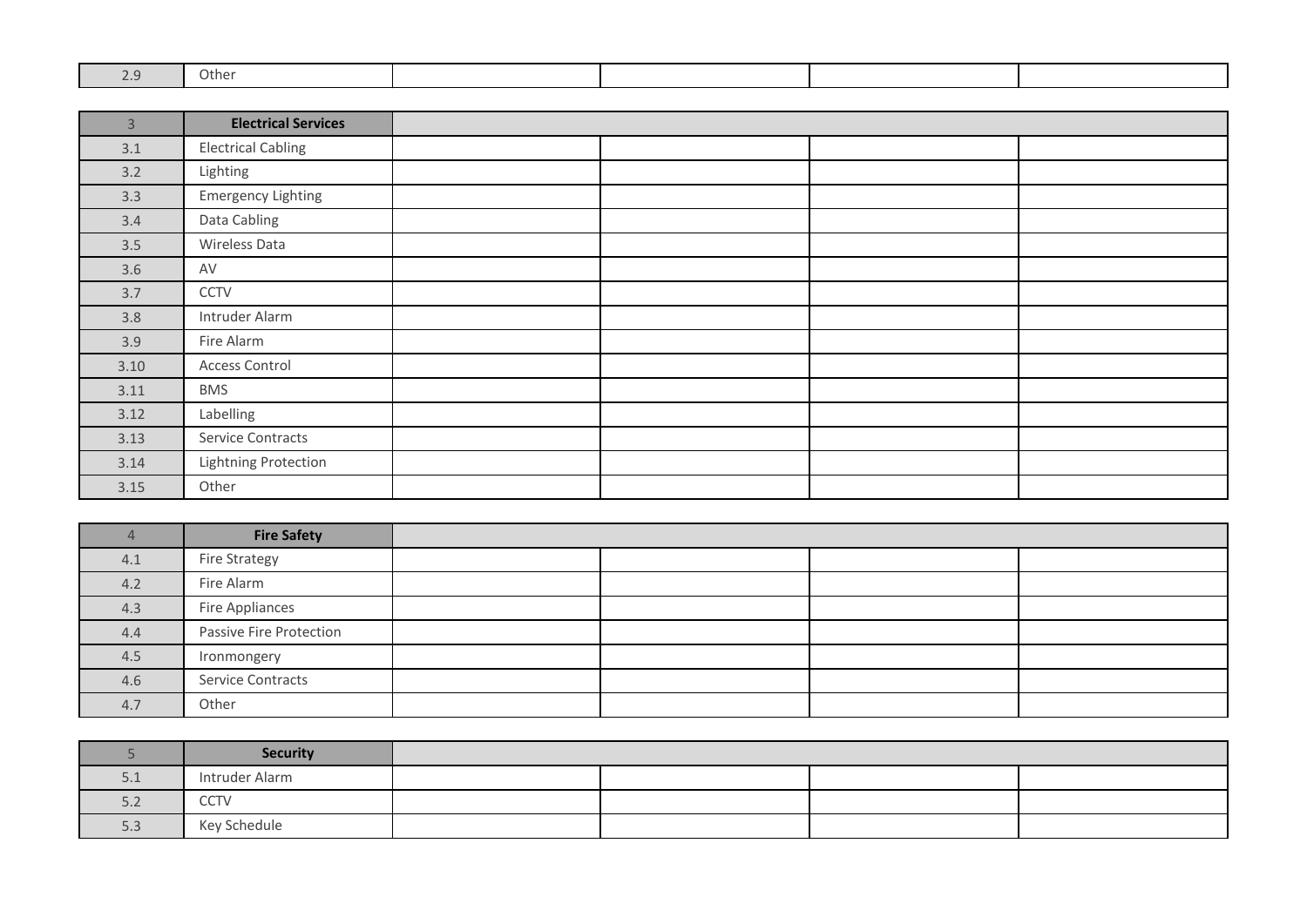| J.4                     | Services Contracts |  |  |
|-------------------------|--------------------|--|--|
| $ -$<br>$\cup$ . $\cup$ | Other              |  |  |

**Building Operation Manual and Health and Safety File Checklist**

| <b>BASIC INFORMATION</b>                             | <b>TEST CERTIFICATES</b>      |
|------------------------------------------------------|-------------------------------|
| General Description of the works                     | <b>PHE</b> installations      |
| <b>Contract Details</b>                              | <b>Electrical Installatic</b> |
| Designers (Architects / Engineers etc.)              | <b>Electrical Installatio</b> |
| Main Contractor and specialist Sub-contractors       | Gas Installations-I           |
| Directory of manufacturers and key suppliers         | Gas Installations-I           |
| <b>CERTIFICATES AND APPROVALS</b>                    | Cranes, hoists, liftir        |
| <b>Planning Approval</b>                             | Lifts (passenger & g          |
| <b>Building Regulations Compliance Certificates</b>  | Safety ring bolts             |
| Water Bylaws Compliance Certificate                  | Boilers & pressure            |
| <b>NRA Discharge Consents</b>                        | Mechanical ventila            |
| <b>Structural Calculations Certificate</b>           | Internal heating ins          |
| Hand-over Certificate                                | <b>External Heating M</b>     |
| <b>Completion Certificate</b>                        | Other plant/installa          |
| <b>BUILDING FABRIC AND CONSTRUCTION</b>              | FIRE, HEALTH & SA             |
| <b>Structural Data Summary sheets</b>                | Schedule of Fire Ap           |
| <b>Schedule of Principal Materials</b>               | Schedule of Fire ris          |
| Notice of Restrictions on Use                        | Schedule of potent            |
| Schedule of as-built drawings and specifications     | Schedule of hazard            |
| Schedule of calculations                             | Updated asbestos i            |
| Schedule of information not included in H&S file     | Fire Officer's Repor          |
| Copies of documents scheduled above                  | Statement of fire/s           |
| SERVICES, PLANT AND EQUIPMENT                        | <b>MISCELLANEOUS</b>          |
| Schedule of as-installed drawings and specifications | Schedule of keys ar           |
| Schedule of information not included in H&S file     | Waste disposal rec            |
| Copies of documents as scheduled above               |                               |
| Schedule of Plant and Equipment                      |                               |

| <b>TEST CERTIFICATES</b>                         |  |
|--------------------------------------------------|--|
| <b>PHE</b> installations                         |  |
| Electrical Installations - Internal              |  |
| Electrical Installations - External              |  |
| Gas Installations - Internal                     |  |
| Gas Installations - External                     |  |
| Cranes, hoists, lifting beams etc.               |  |
| Lifts (passenger & goods)                        |  |
| Safety ring bolts                                |  |
| Boilers & pressure vessels                       |  |
| Mechanical ventilation or Air Conditioning plant |  |
| Internal heating installations                   |  |
| <b>External Heating Mains</b>                    |  |
| Other plant/installations as appropriate         |  |
| FIRE, HEALTH & SAFETY                            |  |
| Schedule of Fire Appliances                      |  |
| Schedule of Fire risks                           |  |
| Schedule of potential hazards                    |  |
| Schedule of hazardous substances (if Applicable) |  |
| Updated asbestos information (If Applicable)     |  |
| Fire Officer's Report                            |  |
| Statement of fire/safety compliance              |  |
| <b>MISCELLANEOUS</b>                             |  |
| Schedule of keys and security devices            |  |
| Waste disposal records                           |  |
|                                                  |  |